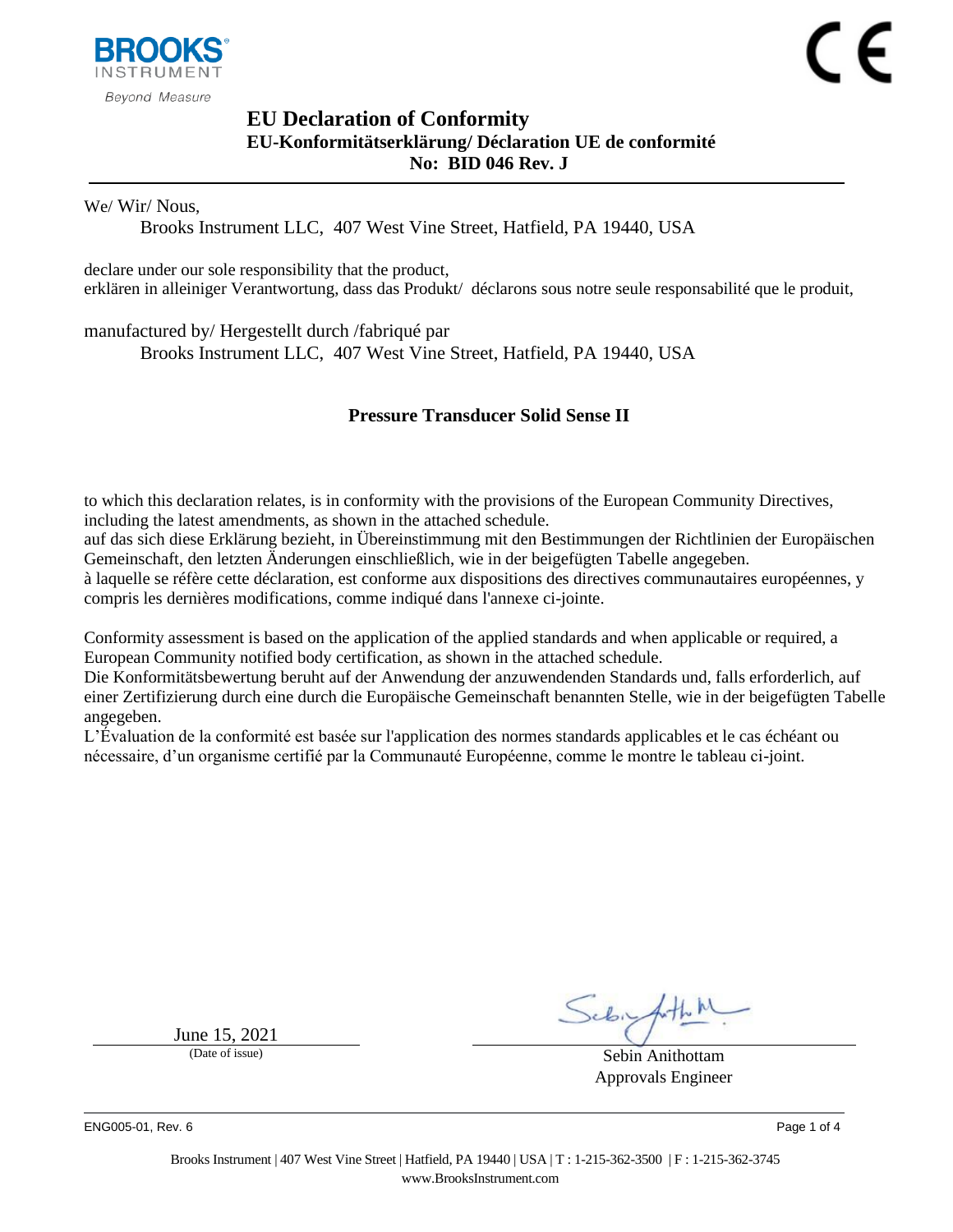

# **EU Declaration of Conformity EU-Konformitätserklärung/ Déclaration UE de conformité No: BID [046](#page-0-0) Rev. [J](#page-0-1)**

### Product/Produkt/Produit : GF Series (Pressure Transducer) &

GI Series (Pressure Transducer with integrated display)

| Directive/Richtlinie/Directive |                                    | harmonized standards | Marking     |
|--------------------------------|------------------------------------|----------------------|-------------|
|                                |                                    | harmonisierte Normen | Kennzeichen |
|                                |                                    | normes harmonisées   | Repères     |
| 2014/30/EU                     | Electromagnetic Compatibility      | EN 61326-1: 2013     |             |
|                                | Elektromagnetische Verträglichkeit |                      |             |
|                                | Compatibilité électromagnétique    |                      |             |
| 2011/65/EU                     | <b>RoHS</b> Directive              | EN 63000:2018        |             |
| 2015/863                       | RoHS-Richtlinie                    |                      |             |
|                                | Directive RoHS                     |                      |             |

Product/Produkt/Produit : GF Series (Pressure Transducer)

| Directive/Richtlinie/Directive |                        | Category  | Certificate  | harmonized standards | Marking     |
|--------------------------------|------------------------|-----------|--------------|----------------------|-------------|
|                                |                        | Kategorie | Zertifikat   | harmonisierte Normen | Kennzeichen |
|                                |                        | Catégorie | Certificat   | normes harmonisées   | Repères     |
| 2014/34/EU                     | <b>ATEX Directive</b>  | $\Pi$ 3 G | <b>DEKRA</b> | EN 60079-0: 2009     |             |
|                                | <b>ATEX Richtlinie</b> |           | 12ATEX0043 X | EN 60079-15:2005     |             |
|                                | Directive ATEX         |           |              |                      |             |
|                                |                        |           |              |                      |             |

A review against the standards/ Eine Überprüfung in Bezug auf die Normen / Un examen par rapport aux normes EN60079-0:2012, EN60079-15:2010,

shows no significant changes relevant to this equipment. Hence the standards /

zeigt keine signifikanten Veränderungen als relevant für dieses Gerät. Daher sind die Normen/

ne montre pas de changements significatifs relatif à cet équipement. D'où les normes

EN 60079-0: 2009, EN 60079-15: 2005

continues to represent "State of the Art"/ weiterhin als "State of the Art" zu vertreten/ continuent de représenter les "règles de l'art"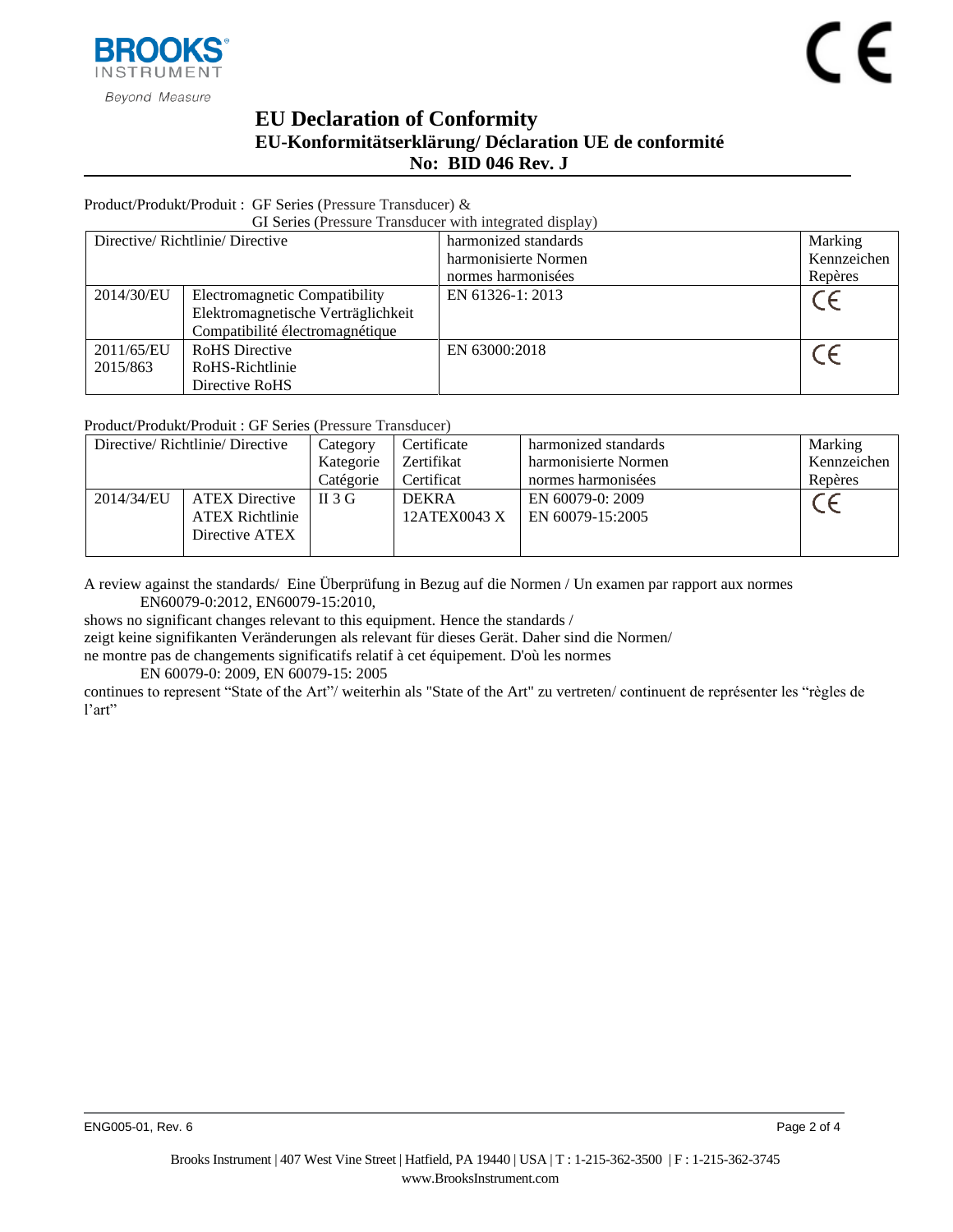

 $\epsilon$ 

**Beyond Measure** 

## EU-verklaring van overeenstemming Declaración de conformidad de la UE**/** Declaração de Conformidade da UE **No: BID [046](#page-0-0) Rev. [J](#page-0-1)**

### Wij/ Nosotros/ Nós,

Brooks Instrument LLC, 407 West Vine Street, Hatfield, PA 19440, USA

verklaren onder eigen verantwoordelijkheid dat het product, declaramos bajo nuestra única responsabilidad que el producto/ declaramos sob nossa única responsabilidade que o produto,

gemaakt door/ fabricado por/ fabricado por

Brooks Instrument LLC, 407 West Vine Street, Hatfield, PA 19440, USA

## **[Pressure Transducer Solid Sense II](#page-0-2)**

waarop deze verklaring betrekking heeft, in overeenstemming is met de bepalingen in de richtlijnen van de Europese Gemeenschap, met inbegrip van de meest recente wijzigingen, zoals weergegeven in onderstaand schema.

a la que se refiere esta declaración, está de acuerdo con las disposiciones de las directivas comunitarias europeas, incluidas las últimas modificaciones, como se muestra en el anexo.

a que se refere esta declaração, está em conformidade com as disposições das directivas comunitárias europeias, incluindo as últimas alterações, como mostra a tabela anexa.

Beoordeling van de conformiteit is gebaseerd op de toepassing van de geharmoniseerde normen en, indien van toepassing of vereist, certificering door een aangemelde instantie van de Europese Unie, zoals weergegeven in onderstaand schema.

Evaluación de la conformidad se basa en la aplicación de las normas aplicadas y cuando corresponda o se requiera, una Comunidad Europea notificó a la certificación del cuerpo, como se muestra en el anexo.

Avaliação da conformidade é baseada na aplicação das normas aplicadas e, quando aplicável ou necessário, a Comunidade Europeia certificação do organismo notificado, como mostra a tabela anexa.